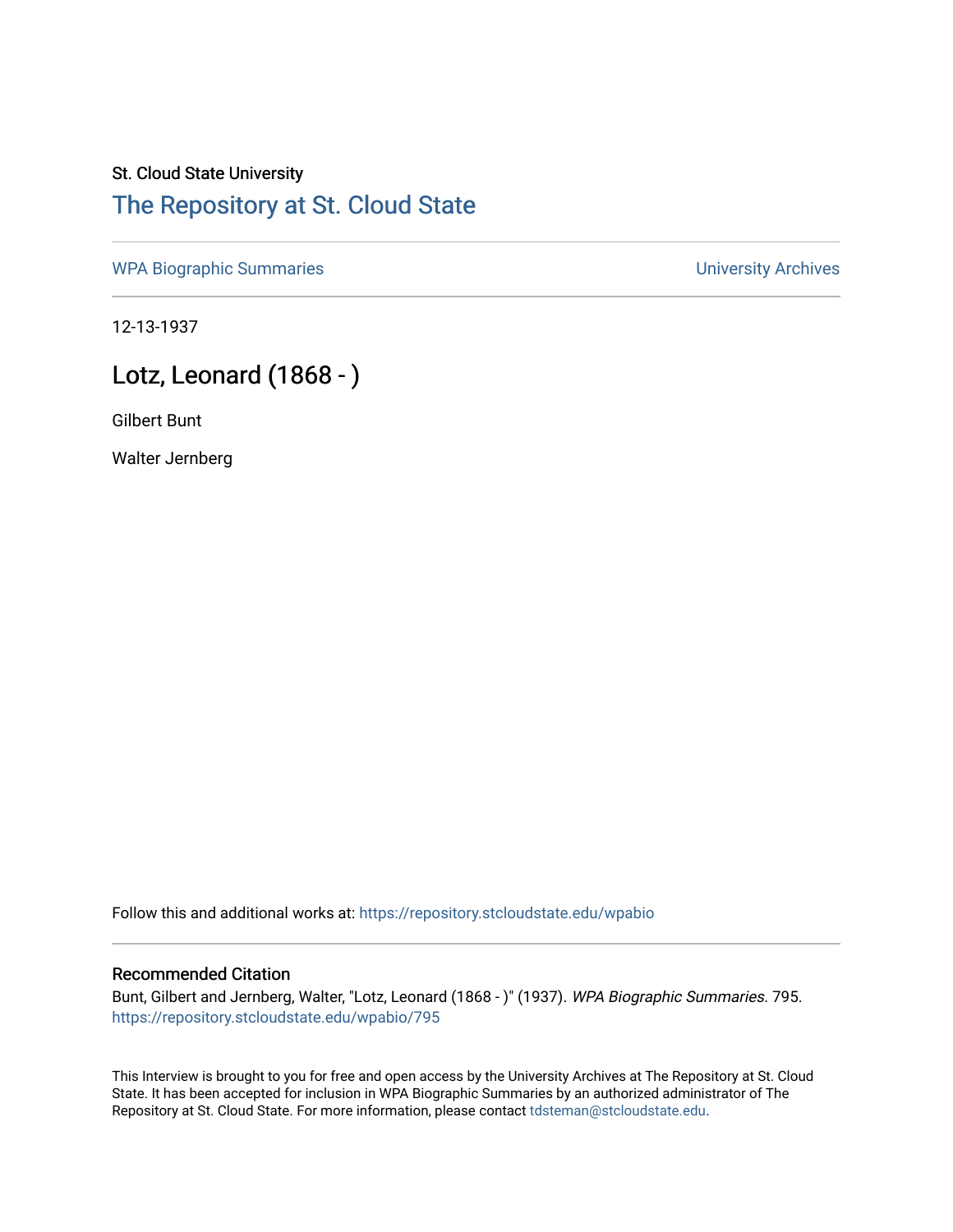## LOTZ, LEONARD **File No.**  $B-\delta 24$

Leonard Lotz was born in Holland on July 26, 1868, to John Jacob and Maria Sophia (Kueipeis) Lotz. Leonard came to America with his parents on March 18. 1880 and settled in Carver County, where they lived for five years. In 1885, they moved to Meeker County where they lived until the year of 1915. In that year they came to St. Nicholas, in Stearns County, where they lived for two years and then came to St. Cloud.

When Leonard got settled in St. Cloud, he learned the painting trade, at which he still works. Leonard Lotz has but one brother. Mathew, who lives in Canada.

Leonard Lotz was married on April 13, 1896 to Mrs. Margaret (Mund) Fischer. They had no children.

·Leonard's mother died in 1903 and his father died in 1910.

Interviewed: Leonard Lotz Date: December 8, 1936 By: Gilbert Bunt

Publ i<sup>c</sup> ation Granted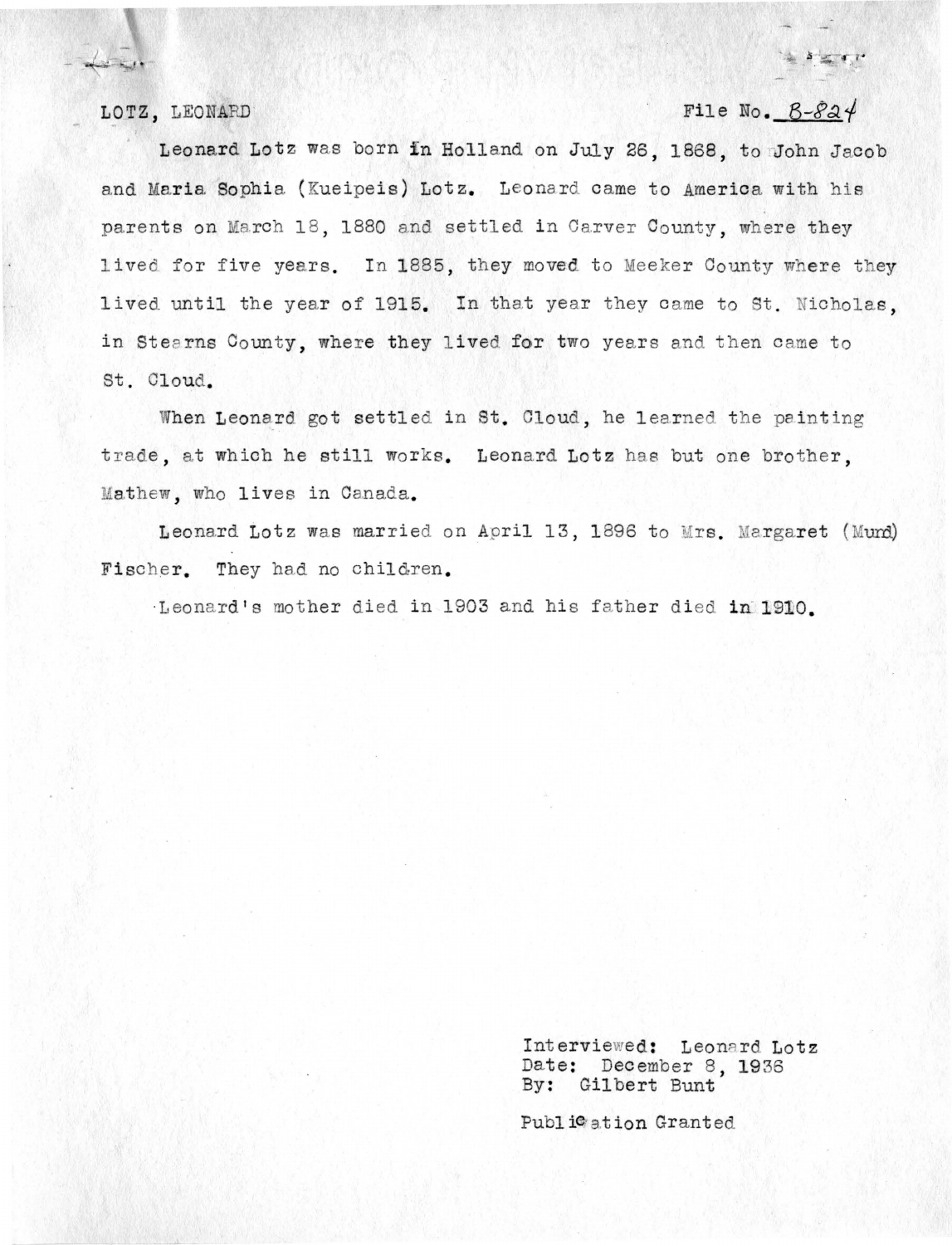### FROM THE RECORDS IN THE STEARNS COUNTY COURT HOUSE

FOR THE LEONARD LOTZ BIOGRAPHY

 $\mathbf{3}=(\mathbf{3}^{\top},\mathbf{6}^{\top})$ 

MARRIAGE RECORD BOOK Y. PAGE 14192

Leonard Lotz and Margaret Fischer Married at St. Cloud, September 12, 1917 By: Rev. Alto Walter

 $\sqrt{2}$ 

Witnesses: Joseph Kraemer and Theresia J. Mund